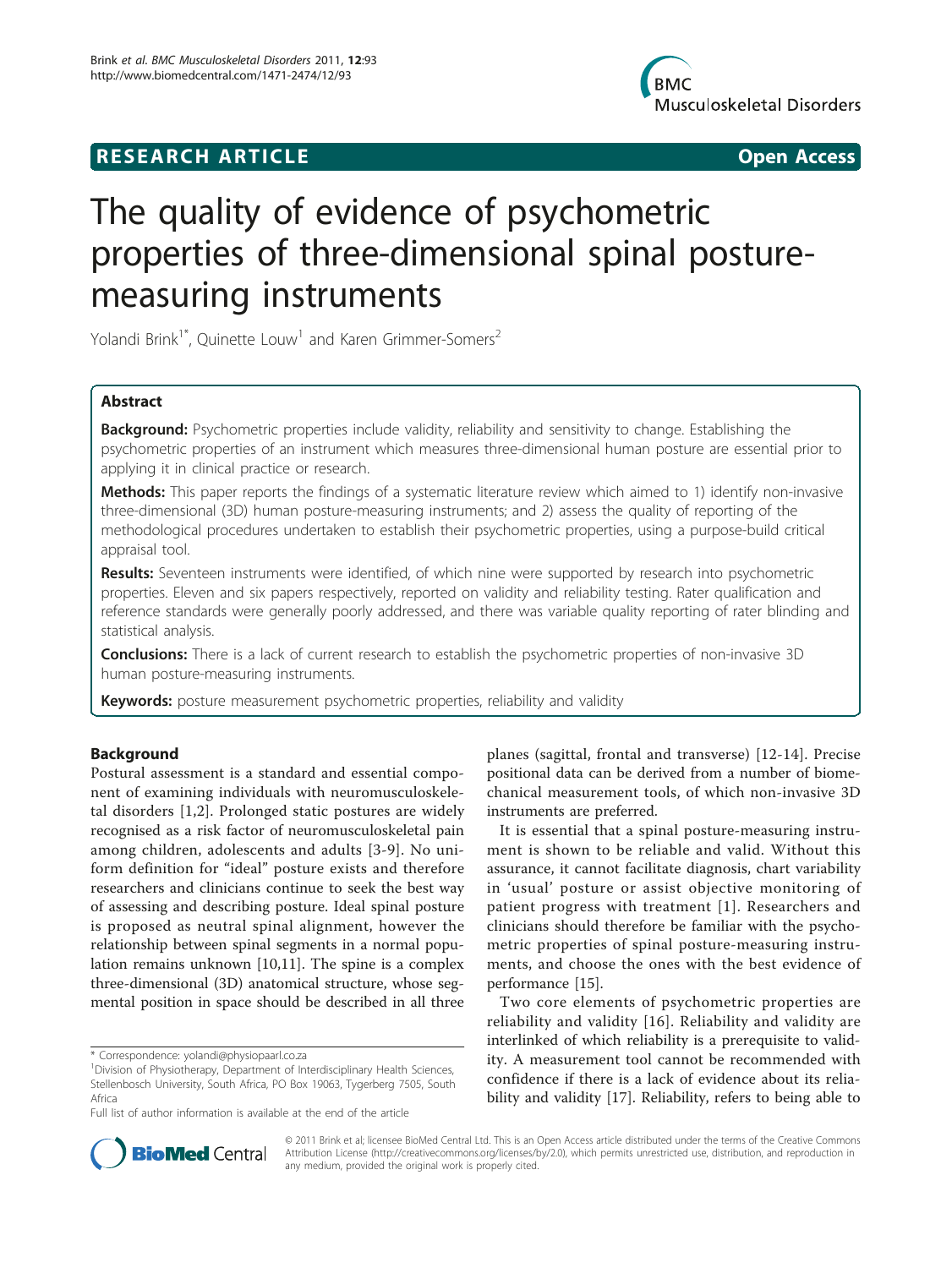estimate the inherent variability of posture, as well as error that can be attributed to the rater and the measurement instrument [[17](#page-9-0)]. Error can relate to the consistency with which measurements are taken by the same or different raters, or over multiple occasions of testing [[16\]](#page-9-0). Reliability is variously classified as test-retest reliability, inter-and intra-rater reliability. Test-retest reliability describes the stability of the measurement instrument in obtaining the same results with repeated measurements using the identical test on two or more separate occasions, keeping all testing conditions as constant as possible [\[17](#page-9-0)]. Intra-rater reliability is defined as the stability of data recorded by one observer across two or more test occasions. Inter-rater reliability is the extent to which two or more observers obtain similar scores when rating the same individuals [\[16,17\]](#page-9-0).

Validity is the extent to which an instrument measures what it is intended to measure [[18](#page-9-0)]. Criterion-related validity is the ability of one test (index test) to predict results obtained on an external criterion (gold standard/ reference standard) which is assumed to be valid. When both tests are performed on the same subjects, the scores from the index test are correlated with those achieved by the criterion measure. Construct validity is the ability of an instrument to measure an abstract concept, which cannot be observed directly and which has been constructed to represent an abstract trait [[17\]](#page-9-0). There are two types of criterion-related validity. Concurrent validity is evaluated when the index test and the criterion measure are taken at the same time so that it reflects the same incident of behaviour while predictive validity is tested when the index test is performed and measured prospectively to ascertain the relationship between the index test and the criterion scores to determine whether the index test is a valid predictor of the outcome [[17\]](#page-9-0). There are three types of construct validity. Convergent validity indicates that two measures, which are believed to reflect the same construct, will have similar results or will correlate highly [[17\]](#page-9-0). Whereas divergent validity indicates that two measures, which are believed to measure different constructs, will correlate poorly [[19\]](#page-9-0). Convergent and divergent validity assess the sensitivity and specificity of a measurement respectively [\[19](#page-9-0)]. Discriminative validity is the extent to which measures from a measurement instrument distinguishes between individuals or populations that would be expected to differ [[19\]](#page-9-0).

Establishing the psychometric properties of spinal posture-measuring instruments is not a trivial task, given the complex nature of human posture. Thus, convincing evidence of reliability and validity of any posture-measuring instrument can only be established by assessing the methodological quality of the underpinning developmental studies. Specific psychometric study design features are therefore essential to establish and assess, for instance, controls that are put in place for systematic bias, non-systematic bias and inferential error. An important requirement for psychometric testing of posture measurement is that the instrument be tested under a given set of conditions on a specific population within the context of the instrument's intended use. Therefore it is essential that posture-measuring instruments be tested on humans at some stage of development, and not just on inanimate objects [\[17\]](#page-9-0).

The purpose of the systematic review reported in this paper was 1) to identify the non-invasive 3D tools which measure human static sitting or standing spinal posture and 2) to review the quality of the evidence of reliability and validity of the identified 3D posture-measuring instruments.

#### Methods

#### Search Strategies

Two inter-related search strategies (A and B) were implemented to ensure that all eligible papers were included. Strategy A sought any primary research studies which reported the use of 3D non-invasive instruments measuring static sitting or standing spinal posture. Strategy B sought primary research into the psychometric testing of these instruments. One reviewer searched six electronic databases that were available at the Stellenbosch University Library. The databases were BioMed Central, CINAHL, PEDRO, PROQUEST, PUBMED and SCIENCE DIRECT. The publication date was restricted to papers published from 1980 to June 2010. The search was limited to full-text papers published in English. MESH terms were used in PUBMED. See additional file 1 for a detailed description of the database searches.

In addition, secondary searching was performed on the reference list of the included papers. Experts in this field of research, and authors who failed to provide references to studies which tested an instrument's psychometric properties, were contacted.

#### Keywords and synonyms

The following keywords were used: three-dimensional, measurement tool, assessment tool, instrument, measurement, assessment, spinal posture, posture, validity, reliability, accuracy and reproducibility.

#### Inclusion and exclusion criteria for selection of papers

Papers were included if they reported testing an instrument's psychometric properties, specifically reliability and/or validity, using humans, or the instrument's validity using objects. A core inclusion criteria was that static standing or sitting spinal posture had to be evaluated with an instrument that could quantitatively calculate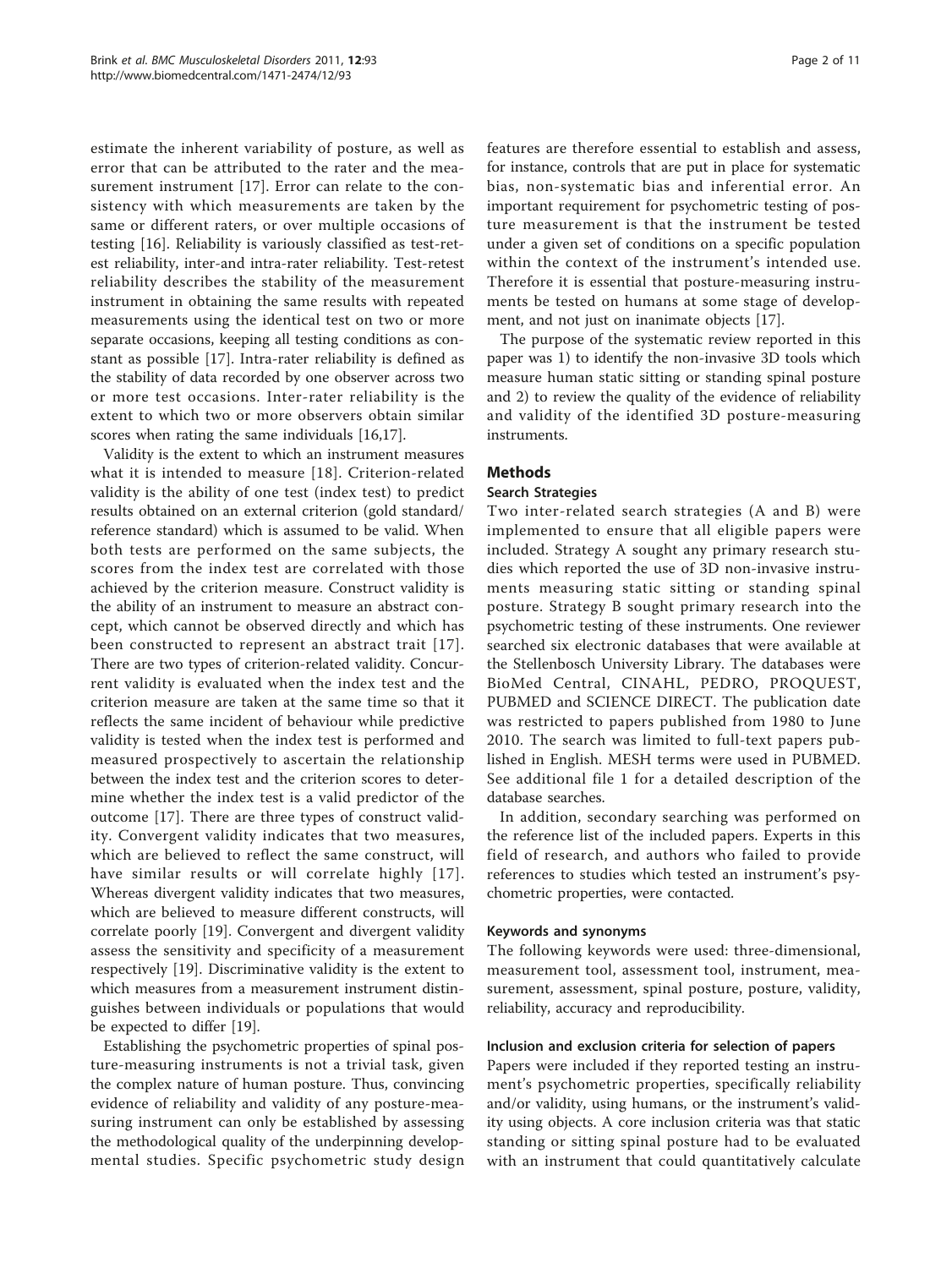3D spinal posture without using a baseline reference value such as zero. This was because a reference value requires that the subject be required to first assume a neutral or resting posture at which point the instrument is zeroed before the instrument can measure static spinal posture. For the purpose of the review, static posture should be assessed instantaneously without any guiding from the researcher.

Papers were excluded if (1) they reported neither reliability nor validity testing (2) they did not report on static spinal posture (e.g. reported on the 3D motion of the spine, scapulo-humeral girdle or pelvis); (3) the study reported on the validity testing of an instrument using motion (as motion was not incorporated in this review,

and we argue that validity be evaluated within the context of the instrument's intended use; (4) the instrument only measured cadaver or in vitro spinal posture; (5) the instrument was invasive e.g. biplanar radiography and stereoradiography; (6) only an algorithm or a mathematical formula were reported.

#### Study selection

One reviewer excluded papers by screening all the titles and reading the abstracts after which two independent reviewers selected the eligible papers after reading the full text version of the remaining papers. Figure 1 describes the procedures of study selection for each of the two search strategies.

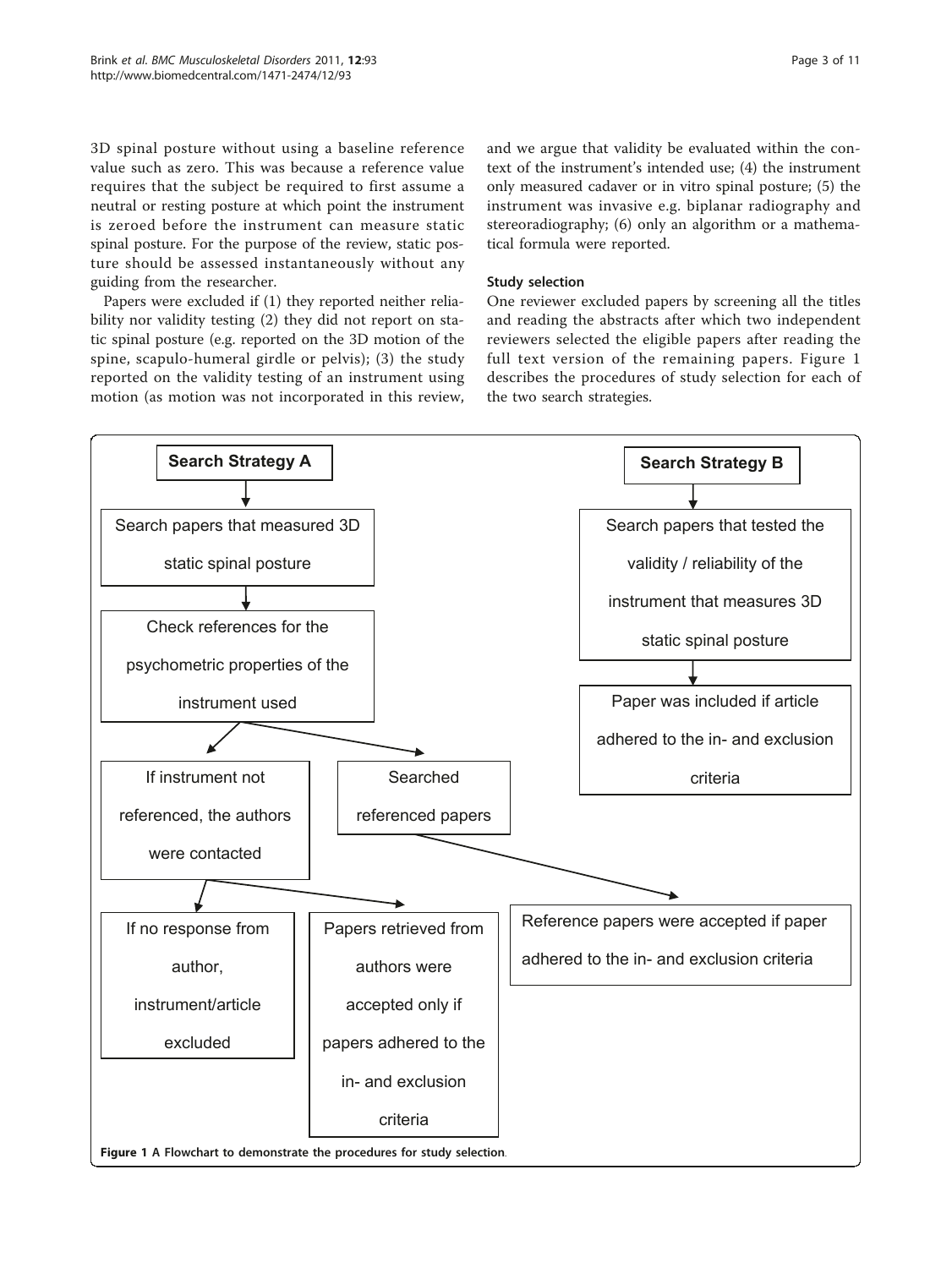#### Methodological Quality Appraisal

The full text eligible papers were then subjected to methodological critical appraisal. The Critical Appraisal Tool (CAT) applied in this review was purpose-built, in the absence of any other relevant CAT. It was adapted from the Quality Assessment of Diagnostic Accuracy Studies (QUADAS) [[20\]](#page-9-0) and the Quality Appraisal of Reliability Studies (QAREL) [[21](#page-9-0)]. The purpose-built CAT has 13 items, however its data is not designed to be reported as a composite quality score (see additional file 2). The CAT was designed to assess the impact of each individual item on the quality of the methodological procedures implemented in each paper. Prior to critical appraisal of the included articles, three papers were randomly selected and assessed independently by three reviewers using the purpose-built CAT. Disagreements were discussed to ensure that interpretation of the CAT items were consistent.

#### Results

#### Results from the search strategies

One hundred and thirty possible papers were considered, of which 30 papers were deemed to be eligible. Nine additional papers were identified after searching the reference lists of these papers. Two further papers were included after experts and authors had been contacted. Figure 2 provides a consort diagram to demonstrate the selection of papers.

#### Volume of literature

Eighteen instruments were identified from the two literature searches, 15 from Search A, one from Search B and two from author contacts. The instruments are listed in the first column of Table [1,](#page-4-0) the papers addressing aim one appear in the second column and those addressing aim two are in the third column. Papers reporting these instruments, are identified by bold script if from strategy A, italics if from strategy B, normal script if from author search and with a \* if from secondary searching. The Automatic Scoliosis Analyser System (Auscan) (Italy), the Elite system (Italy), the Optotrak 3020 (Canada), the Peak Motus (USA), the PosturePrint (Canada), the Qualysis Proreflex Motion Capture Unit system (Sweden), the Vicon 370 (England) and an Optoelectronic camera system (Canada) are optoelectronic analysis systems. The Fonar upright positional MRI (USA) uses magnetic resonance imaging. The INSPECK (Canada) is an optical 3D digitizer. The Lumbar Motion Monitor (LMM) (USA) is a electrogoniometer. The Metrecom (USA), the Articulated Arm for Computerized Surface Measurement (BACES) (Italy) and the Microscribe 3DX Digitizer (USA) are computerized electromechanical 3D digitizers. Rasterstereography is a photogrammetric method based on triangulation. The 3 Space Isotrak or Fastrak (USA) and the Electromagnetic



tracking system (USA) are electromagnetic devices. The Zebris (Germany) is an ultrasound analysis system.

Seventeen papers reported on reliability and/or validity of the included instruments and were thus assessed to address Aim two (see Table [1](#page-4-0) third column). One paper by Smidt et al. [[22\]](#page-9-0) reported on both reliability and validity, and was therefore reviewed as if it was two separate papers, due to the nature of this review. Drerup et al. [\[23\]](#page-9-0) tested a new algorithm for processing data presented in a previous paper [\[24\]](#page-9-0). These papers were reviewed as if they were one paper, because the previous paper reported on the study procedure in more detail whereas the latter paper discussed the latest improvement made on the data processing procedure.

#### Aim of the reliability studies

The aim of six studies was to test the reliability of a 3D instrument in assessing the spinal posture of humans [[22,25-29\]](#page-9-0).

#### Aim of the validity studies

The aim of eleven studies was to test the validity of a 3D posture instrument. Four studies [[23](#page-9-0),[30](#page-9-0)-[32\]](#page-9-0) used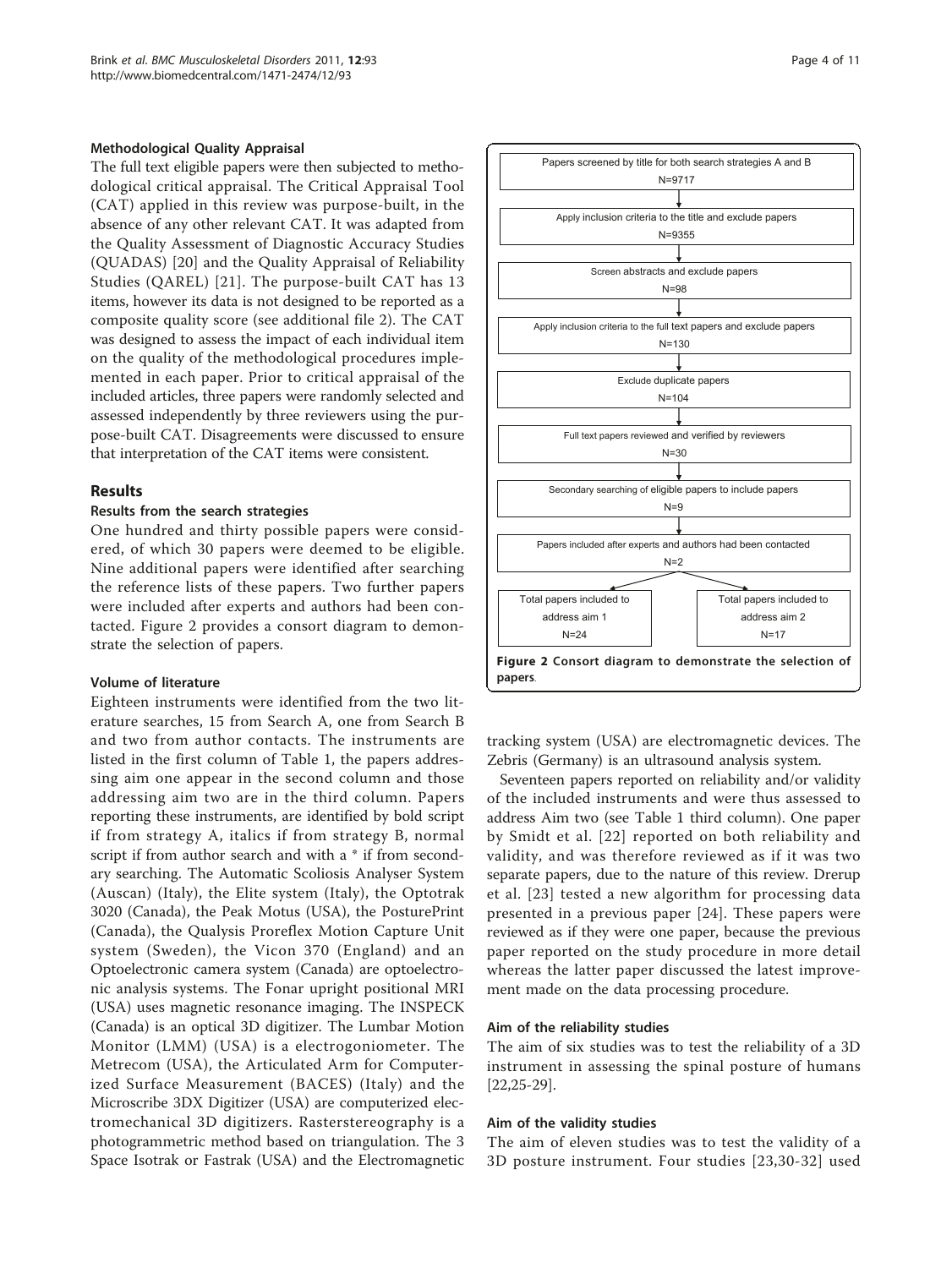| Instrument                                       | Addresses Aim 1: Used to measure<br>posture                                           | Addresses Aim 2: Reports on psychometric properties                                                                      |                |  |  |  |  |
|--------------------------------------------------|---------------------------------------------------------------------------------------|--------------------------------------------------------------------------------------------------------------------------|----------------|--|--|--|--|
| <b>BACES</b>                                     | D'Osualdo et al. 2002 [41]                                                            |                                                                                                                          |                |  |  |  |  |
| <b>AUSCAN</b>                                    | Negrini et al. 2007 [42]                                                              |                                                                                                                          |                |  |  |  |  |
| Electromagnetic tracking<br>system               | Claus et al. 2009 [43]                                                                |                                                                                                                          |                |  |  |  |  |
| Elite optoelectronic system                      | Lissoni et al. 2001 [44]; Naslund et al. 2005<br>$[45]$                               |                                                                                                                          |                |  |  |  |  |
| Inspek                                           |                                                                                       | Pazos et al. 2005* [35]; Pazos et al. 2007 [27]                                                                          | 2              |  |  |  |  |
| Lumber Motion Monitor<br>(LMM)                   | Jang et al. 2007 [46]                                                                 |                                                                                                                          |                |  |  |  |  |
| FONAR Upright positional<br><b>MRI</b>           | Morl et al. 2006 [47]; Cargill et al. 2007<br>[48]; Lafon et al. 2010 [49]            |                                                                                                                          |                |  |  |  |  |
| Metrecom                                         | Franklin et al. 1995* [50]; <b>Black et al. 1996</b><br>[51]; Gram et al. 1999 [52]   | Smidt et al. 1992* [22]; Norton et al. 1993* [38]                                                                        | 2              |  |  |  |  |
| Microscribe 3DX Digitizer                        |                                                                                       | Warren et al. 2005 [28]                                                                                                  | $\mathbf{1}$   |  |  |  |  |
| Optoelectronic camera<br>system                  | <b>Duong et al. 2009</b> [53]                                                         |                                                                                                                          |                |  |  |  |  |
| Optotrak 3020                                    | Rempel et al. 2007 [54]                                                               |                                                                                                                          |                |  |  |  |  |
| Peak Motus                                       | <b>Straker et al. 2009</b> [55]                                                       |                                                                                                                          |                |  |  |  |  |
| Postureprint                                     |                                                                                       | <b>Normand et al. 2002</b> [37]; Harrison et al. 2007 [33]; Janik et al.<br>2007 [34]; Normand et al. 2007 [26]          | $\overline{4}$ |  |  |  |  |
| Qualysis Proreflex Motion<br>Capture Unit system | Grip et al. 2007 [56]; Neiva et al. 2009 [57]                                         |                                                                                                                          |                |  |  |  |  |
| Rasterstereography                               |                                                                                       | Stokes et al. 1988* [32]; Hackenberg et al 2003a [30]; Hackenberg<br>2003b [31]; Drerup et al. 1994* [23] and 1996* [24] | 5              |  |  |  |  |
| 3 Space Isotrack/Fastrak                         | O' Sullivan et al. 2006* [58]; Caneiro et al.<br>2010 [59]; Astfalck et al. 2010 [60] | Pearcy et al. 1989* [36]                                                                                                 | $\mathbf{1}$   |  |  |  |  |
| Vicon three-dimensional<br>kinematic system      | Levine et al. 1996 [61]; Szeto et al. 2005<br>[9]; Skalli et al. 2006 [62]            | <b>Whittle et al. 1997</b> [29]                                                                                          |                |  |  |  |  |
| Zebris CMS70P; Zebris<br>CMS <sub>20</sub>       | Theisen et al. 2010 [63]                                                              | Geldhof et al. 2007 [25]                                                                                                 | $\mathbf{1}$   |  |  |  |  |

#### <span id="page-4-0"></span>Table 1 Recent three-dimensional instruments used to measure static spinal posture

N: number of papers addressing aim 2; Bold script: Papers from search A; Italic script: Papers from search B;\*: Papers from secondary search; Normal script: Papers from author search

human subjects to measure 3D spinal posture and to compare the results with those obtained from a reference standard. The other seven studies either used mannequins [\[33-35](#page-9-0)], wooden wedges [[36\]](#page-9-0), a steel frame [\[22](#page-9-0)], parallelograms [[37\]](#page-9-0) or other objects with known parameters [[38\]](#page-9-0) to test the validity of an instrument that could be used to assess 3D spinal posture of humans in future.

#### Study design for reliability and validity studies

The type of reliability and validity tested, as well as the time interval for the reliability studies and the reference standard for the validity studies, are reported in Table [2](#page-5-0).

#### Statistical analysis

Table [3](#page-5-0) summarizes the statistical procedures implemented in the reliability and validity studies. Comparing

the findings in this table with the types of reliability and validity testing reported in Table [2,](#page-5-0) highlights the variability in choice and application of statistical tests to assess the same constructs.

#### Methodological Quality Appraisal

Table [4](#page-6-0) reports the findings from the critical appraisal of the papers, related to reliability and validity testing.

Item 1: If human subjects were used, did the authors give a detailed description of the sample of subjects used to perform the (index) test?

Nine papers [\[22,25-32](#page-9-0)] scored "yes" because a detailed description of the sample characteristics was stated. Drerup et al. [[23\]](#page-9-0) scored "no" as the authors did not mention how their subjects were recruited and merely stated that only scoliosis patients were included. Seven papers [[22,33-38](#page-9-0)] scored "not applicable" because these studies used inanimate objects.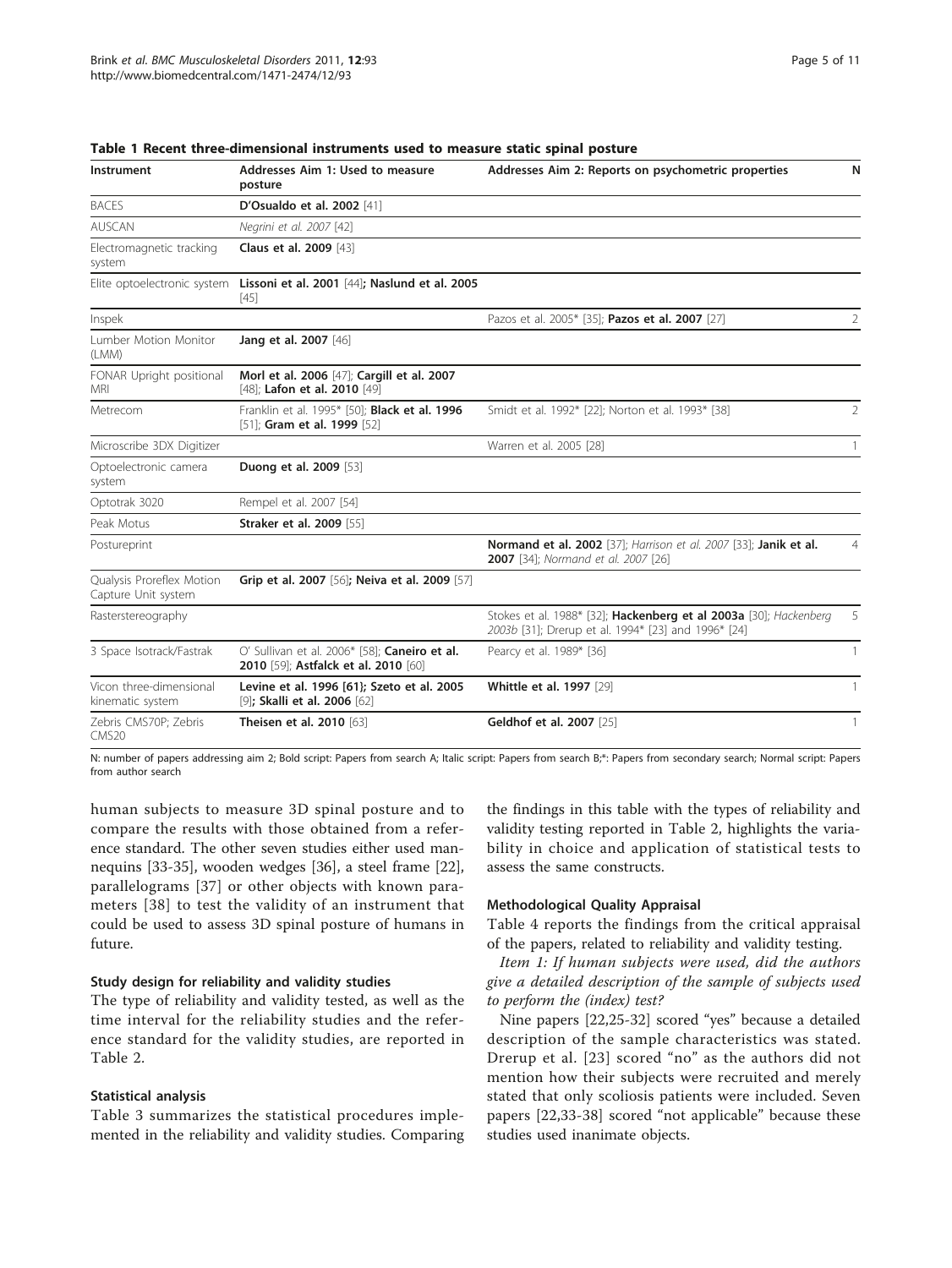| Author                                          | Type of reliability                  | <b>Time interval</b>                 | Type of validity              | Reference standard              |  |  |
|-------------------------------------------------|--------------------------------------|--------------------------------------|-------------------------------|---------------------------------|--|--|
| Stokes et al (1988)                             | N/A                                  | N/A                                  | Criterion-related<br>validity | Stereoradiography               |  |  |
| Pearcy et al (1989)                             | N/A                                  | N/A                                  | Concurrent validity           | Precision optical inclinometer  |  |  |
| Smidt et al (1992)                              | N/A                                  | N/A                                  | Concurrent validity           | Not specified                   |  |  |
|                                                 | Intra- and interrater<br>reliabllity | On the same<br>day                   | N/A                           | N/A                             |  |  |
| Norton et al (1993)                             | N/A                                  | N/A                                  | Concurrent validity           | Type measure or ruler           |  |  |
| Drerup et al (1996)                             | N/A                                  | N/A<br>Criterion-related<br>validity |                               | Stereoradiography               |  |  |
| Normand et al (2002)                            | N/A                                  | N/A                                  | Concurrent validity           | Not specified                   |  |  |
| Hackenberg et al (2003a)                        | N/A                                  | N/A                                  | Criterion-related<br>validity | Stereoradiography               |  |  |
| Hackenberg et al (2003b)                        |                                      |                                      |                               |                                 |  |  |
| Pazos et al (2005)                              | N/A                                  | N/A                                  | Concurrent validity           | Coordinate measuring<br>machine |  |  |
| Harrison et al (2007) and Janik et al<br>(2007) | N/A                                  | N/A                                  | Concurrent validity           | Not specified                   |  |  |
| Whittle et al (1997)                            | Intrarater reliability               | On the same<br>day                   | N/A                           | N/A                             |  |  |
| Warren et al 2005                               | Intrarater reliability               | One minute                           | N/A                           | N/A                             |  |  |
| Geldhof et al (2007)                            | Intrarater reliability               |                                      | N/A                           | N/A                             |  |  |
| Pazos et al (2007)                              | Test retest reliability              | 30 seconds                           | N/A                           | N/A                             |  |  |
| Normand et al (2007)                            | Intra- and interrater<br>reliability | One day                              | N/A                           | N/A                             |  |  |

<span id="page-5-0"></span>Table 2 The type and time interval for reliability studies and the type and reference standard for validity studies

N/A: Not Applicable

Item 2: Did the authors clarify the qualification, or competence of the rater(s) who performed the (index) test?

Eleven validity studies [\[22,23,30-38](#page-9-0)] and four reliability studies [[25,27-29\]](#page-9-0) scored "no". The qualifications of the operators of the instruments were not reported, as there

was no description of their past experience with operating these instruments. The reliability studies of Smidt et al. [\[22\]](#page-9-0) and Normand et al. [\[26\]](#page-9-0) scored "yes" as they stated that the operators were "familiar and competent" in its use.

Item 3: Was the reference standard explained?

|  |  |  | Table 3 Statistical procedures of the reliability and validity studies |  |  |  |  |  |  |
|--|--|--|------------------------------------------------------------------------|--|--|--|--|--|--|
|--|--|--|------------------------------------------------------------------------|--|--|--|--|--|--|

| Author                                                    | <b>Statistical analysis</b>                                                                                                                                           |  |  |  |  |  |  |
|-----------------------------------------------------------|-----------------------------------------------------------------------------------------------------------------------------------------------------------------------|--|--|--|--|--|--|
| Stokes et al (1988)                                       | • linear regression analysis and Pearson correlation coefficient ®                                                                                                    |  |  |  |  |  |  |
| Pearcy et al (1989)                                       | · means; estimate of error, regression analysis and ICC                                                                                                               |  |  |  |  |  |  |
| Smidt et al (1992)                                        | • Dunnett's comparison test                                                                                                                                           |  |  |  |  |  |  |
| Norton et al (1993)                                       | • Pearson product moment correlation coefficient ® and repeated measures t test                                                                                       |  |  |  |  |  |  |
| Drerup et al (1996) and Hackenberg et<br>al (2003a and b) | • Root mean square (RMS) deviations of the surface curves from the radiographic curves                                                                                |  |  |  |  |  |  |
| Whittle et al (1997)                                      | • ICC and Pearson correlation coefficient                                                                                                                             |  |  |  |  |  |  |
| Normand et al (2002)                                      | • means, SD, SEM, 95% Confidence Intervals (CI) and mean differences                                                                                                  |  |  |  |  |  |  |
| Pazos et al (2005)                                        | • multiway ANOVA                                                                                                                                                      |  |  |  |  |  |  |
| Warren et al 2005                                         | • Pearson correlation coefficient and ICC                                                                                                                             |  |  |  |  |  |  |
| Harrison et al (2007) and Janik et al<br>(2007)           | • error analyses of mean differences and SD                                                                                                                           |  |  |  |  |  |  |
| Geldhof et al (2007)                                      | • ICC for test-retest reliability                                                                                                                                     |  |  |  |  |  |  |
| Pazos et al (2007)                                        | • bivariate ANOVA; typical error of measurement (TEM); 95% CI of the TEM; smallest detectable difference<br>(SDD) and multivariate ANOVA                              |  |  |  |  |  |  |
| Normand et al (2007)                                      | • mean absolute values of differences within examiner and between examiner measurements; ANOVA;<br>Shapiro-Wilk test and SEM for conservative and liberal ICC methods |  |  |  |  |  |  |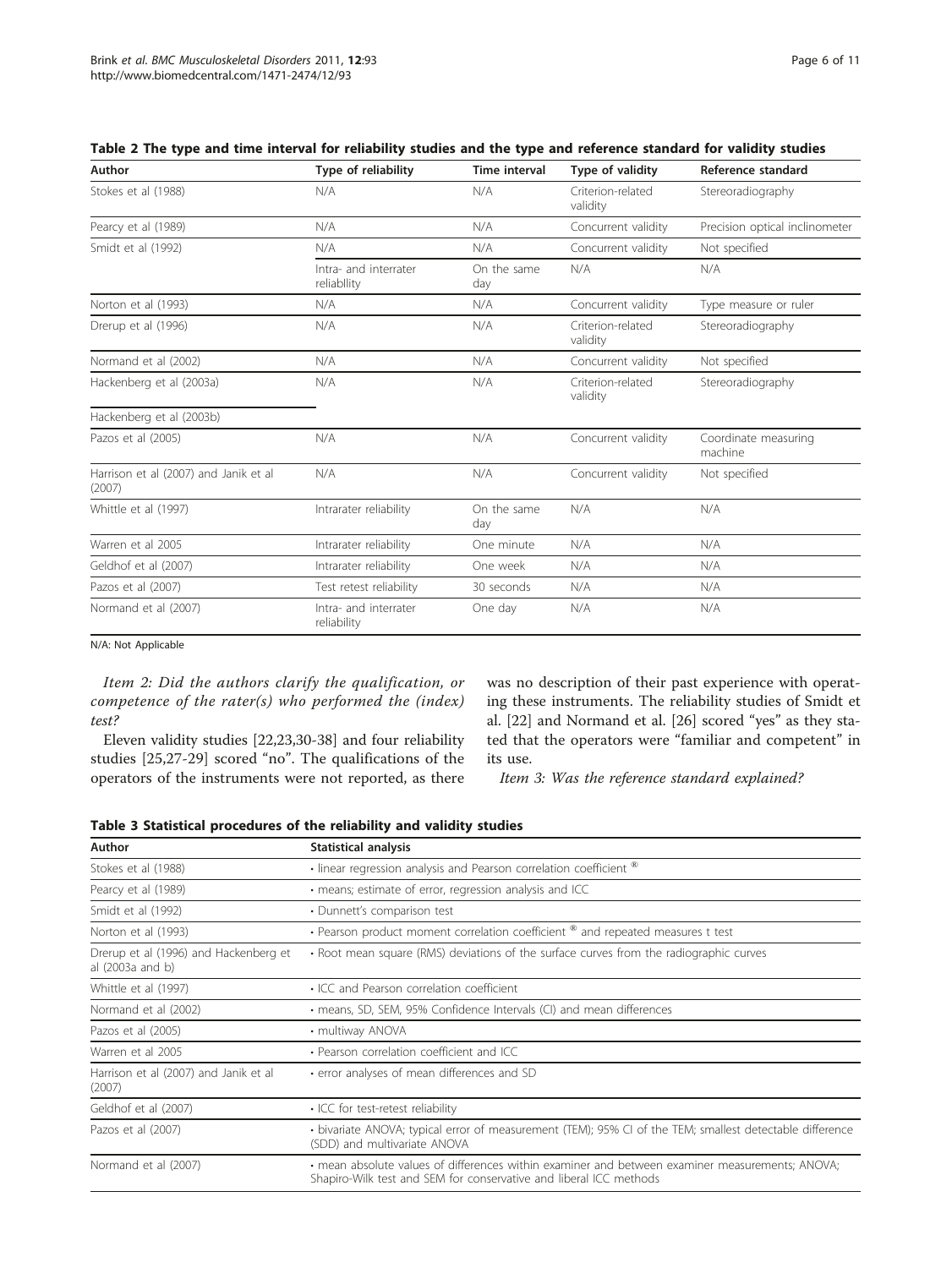Drerup et al. [[23](#page-9-0)], Hackenberg et al. [[30](#page-9-0),[31\]](#page-9-0) and Stokes et al. [[32](#page-9-0)] scored "yes" as they provided references for the methods used to digitize the radiographs. Pazos et al. [[35\]](#page-9-0) and Pearcy et al. [[36](#page-9-0)] scored "yes" because the authors named and stated the accuracy of the instruments used as the reference standard. Norton et al. [\[38\]](#page-9-0) scored "no" because the ruler or tape measure was inappropriately used as a reference standard for calculating 3D coordinates of a point in space. Harrison et al. [[33](#page-9-0)], Janik et al. [\[34](#page-9-0)], Normand et al. [\[37\]](#page-9-0) and Smidt et al. [[22\]](#page-9-0) scored "no" because the authors used an object with known 3D parameters as reference standards, but the methods to measure these 3D locations, angles or distances were not explained.

Item 4: If interrater reliability were tested, were raters blinded to the findings of other raters?

Normand et al. [[26](#page-9-0)] and Smidt et al. [[22\]](#page-9-0) scored "yes" because subjects were evaluated separately by the different raters. Geldhof et al. [[25](#page-9-0)], Warren et al. [[28\]](#page-9-0) and Whittle and Levine [[29\]](#page-9-0) only tested intrarater reliability and scored "not applicable". Pazos et al. [\[26](#page-9-0)] scored "not applicable" because no rater reliability was evaluated but instead test-retest reliability of the instrument, when using different postures, was evaluated.

Item 5: If intrarater reliability were tested, were raters blinded to their own prior findings of the test under evaluation?

Geldhof et al. [\[25](#page-9-0)], Normand et al. [[26\]](#page-9-0) and Smidt et al. [[22\]](#page-9-0) scored "yes" because the raters were sufficiently blinded to their own prior measurements as either repeated digitizing of the anatomical landmarks took place one week apart, all photographs were numbered and were not identifiable by subject name, occasion or characteristics, and no skin markings were made on subjects. Warren et al. [\[28\]](#page-9-0) and Whittle and Levine [[29](#page-9-0)] scored "no" because passive and skin markings respectively were placed only once on the subject and were not removed between repeated measurements. Pazos et al. [[27\]](#page-9-0) scored "not applicable" because they did not test rater reliability.

Item 6: Was the order of examination varied?

Normand et al. [[26](#page-9-0)] scored "yes" because subjects were evaluated in random order. Warren et al. [[28\]](#page-9-0) and Whittle and Levine [[29](#page-9-0)] scored "no" because repeated measurements were performed consecutively without changing the order of subjects during testing. Geldhof et al. [[25\]](#page-9-0) scored "no" as the order of testing was kept the same for the repeated measurements one week apart. Smidt et al. [[22\]](#page-9-0) scored "no" as insufficient information was provided. Pazos et al. [[27\]](#page-9-0) scored "not applicable" because no rater reliability was tested.

Item 7: If human subjects were used, was the time period between the reference standard and the index test short enough to be reasonably sure that the target condition did not change between the two tests?

Drerup et al. [[23](#page-9-0)], Hackenberg et al. [[30](#page-9-0),[31\]](#page-9-0) and Stokes et al. [\[32\]](#page-9-0) scored "yes" because the radiographs and the rasterstereographs were taken on the same day. The other seven articles [\[22](#page-9-0),[33-38\]](#page-9-0) scored "not applicable" because inanimate objects which cannot deform with passage of time were used.

Item 8: Was the stability (or theoretical stability) of the variable being measured taken into account when

<span id="page-6-0"></span>Table 4 Summary of the methodological quality appraisal results of the studies ( $n = 17$ )

| <b>Authors</b>                   | Item 1     | Item 2       | Item 3    | Item 4    | Item 5     | Item 6       | Item 7    | Item 8     | Item 9           | Item 10      | Item 11                   | Item 12      | Item 13      |
|----------------------------------|------------|--------------|-----------|-----------|------------|--------------|-----------|------------|------------------|--------------|---------------------------|--------------|--------------|
| Stokes et al (1988)              | $\sqrt{ }$ | $\mathsf{x}$ | $\sqrt{}$ | n/a       | n/a        | n/a          | $\sqrt{}$ | n/a        | $\sqrt{}$        | $\sqrt{ }$   | $\sqrt{ }$                | $\sqrt{}$    | $\sqrt{ }$   |
| Pearcy et al (1989)              | n/a        | $\mathsf{x}$ | $\sqrt{}$ | n/a       | n/a        | n/a          | n/a       | n/a        | $\sqrt{}$        | $\sqrt{ }$   | $\sqrt{ }$                | n/a          | λl           |
| Smidt et al (1992) (validity)    | n/a        | $\mathsf{x}$ | x         | n/a       | n/a        | n/a          | n/a       | n/a        | $\boldsymbol{x}$ | V            | $\mathbf{x}$              | n/a          |              |
| Smidt et al (1992) (reliability) | $\sqrt{ }$ | $\sqrt{}$    | n/a       | $\sqrt{}$ | $\sqrt{}$  | x            | n/a       | $\sqrt{}$  | n/a              | V            | n/a                       | x            | V            |
| Norton et al (1993)              | n/a        | $\mathsf{x}$ | x         | n/a       | n/a        | n/a          | n/a       | n/a        | $\sqrt{ }$       | $\sqrt{ }$   | $\sqrt{}$                 | n/a          | $\mathbf{x}$ |
| Drerup et al (1994; 1996)        | x          | x            | V         | n/a       | n/a        | n/a          | $\sqrt{}$ | n/a        | $\sqrt{ }$       | V            | $\sqrt{}$                 | $\sqrt{}$    |              |
| Whittle et al (1997)             | $\sqrt{ }$ | $\mathsf{x}$ | n/a       | n/a       | x          | x            | n/a       | V          | n/a              | V            | n/a                       | V            | V            |
| Normand et al (2002)             | n/a        | x            | x         | n/a       | n/a        | n/a          | n/a       | n/a        | $\boldsymbol{x}$ | $\sqrt{ }$   | $\boldsymbol{\mathsf{x}}$ | n/a          | V            |
| Hackenberg et al (2003a)         | $\sqrt{ }$ | $\mathbf{x}$ | $\sqrt{}$ | n/a       | n/a        | n/a          | $\sqrt{}$ | n/a        | $\sqrt{}$        | $\mathbf{x}$ | $\sqrt{ }$                | x            |              |
| Hackenberg et al (2003b)         | $\sqrt{ }$ | x            | $\sqrt{}$ | n/a       | n/a        | n/a          | $\sqrt{}$ | n/a        | $\sqrt{ }$       | x            | $\sqrt{}$                 | x            | $\sqrt{}$    |
| Warren et al (2005)              | $\sqrt{2}$ | $\mathsf{x}$ | n/a       | n/a       | X          | $\mathsf{x}$ | n/a       | $\sqrt{}$  | n/a              | $\sqrt{ }$   | n/a                       | $\mathsf{x}$ | $\sqrt{ }$   |
| Pazos et al. (2005)              | n/a        | X            | $\sqrt{}$ | n/a       | n/a        | n/a          | n/a       | n/a        | $\sqrt{}$        | $\sqrt{ }$   | $\sqrt{}$                 | n/a          | $\sqrt{ }$   |
| Harrison et al (2007)            | n/a        | $\mathsf{x}$ | x         | n/a       | n/a        | n/a          | n/a       | n/a        | $\boldsymbol{x}$ | $\sqrt{ }$   | $\mathsf{x}$              | n/a          | √            |
| Janik et al (2007)               | n/a        | $\mathsf{x}$ | x         | n/a       | n/a        | n/a          | n/a       | n/a        | $\boldsymbol{x}$ | V            | $\mathbf{x}$              | n/a          | $\sqrt{}$    |
| Geldhof et al (2007)             | $\sqrt{ }$ | $\mathbf{x}$ | n/a       | n/a       | $\sqrt{ }$ | x            | n/a       | $\sqrt{ }$ | n/a              | $\sqrt{ }$   | n/a                       | √            |              |
| Pazos et al (2007)               | $\sqrt{ }$ | $\mathsf{x}$ | n/a       | n/a       | n/a        | n/a          | n/a       | $\sqrt{ }$ | n/a              | $\sqrt{ }$   | n/a                       | X            | V            |
| Normand et al (2007)             |            | $\sqrt{ }$   | n/a       | √         | √          | √            | n/a       |            | n/a              | $\sqrt{ }$   | n/a                       | $\sqrt{}$    |              |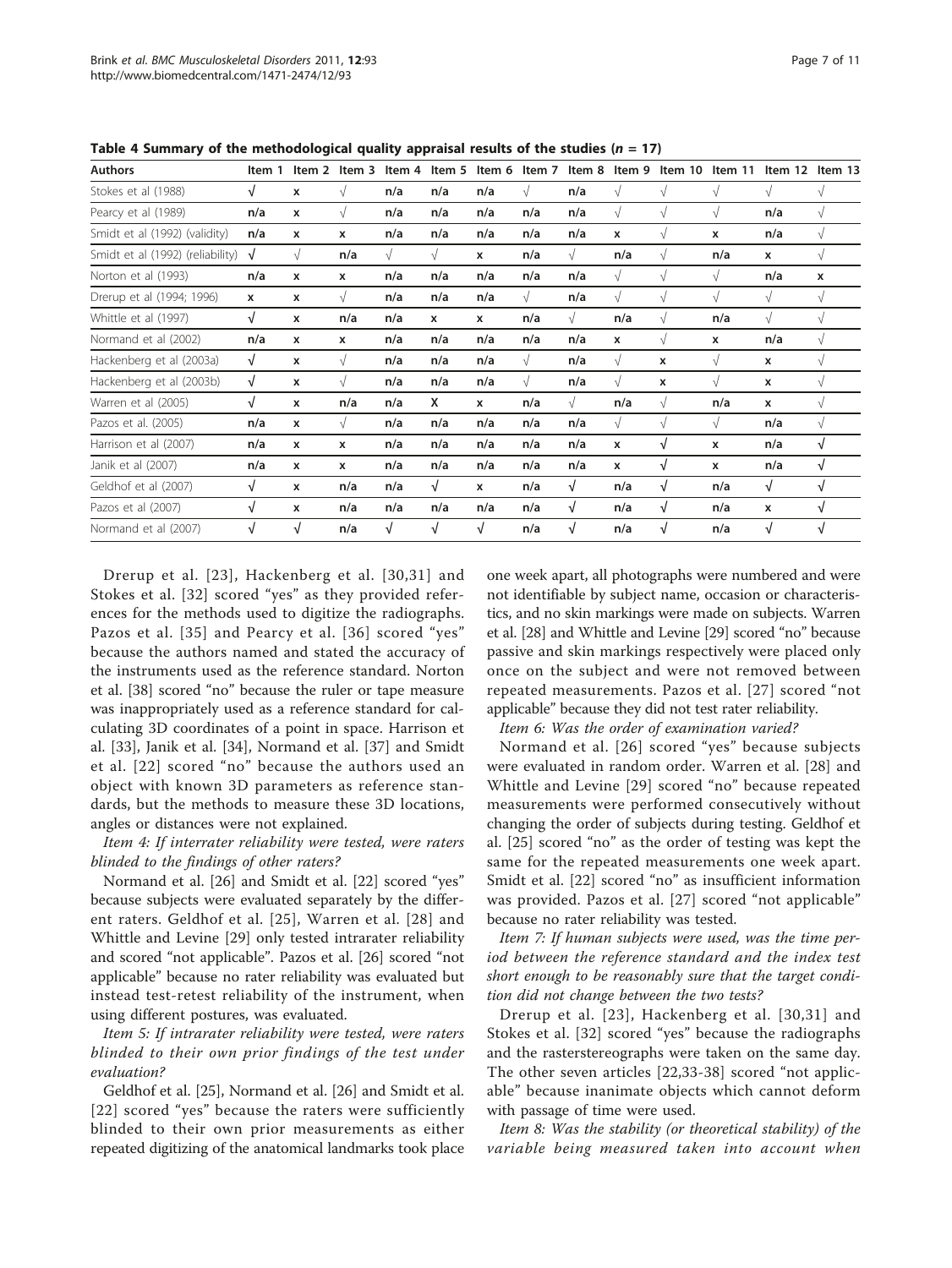determining the suitability of the time-interval between repeated measures?

Six papers scored "yes" because repeated measurements of posture were either taken on the same day [[22,27-29\]](#page-9-0) one week [\[25\]](#page-9-0) or one day apart [[26\]](#page-9-0).

Item 9: Was the reference standard independent of the index test?

Seven papers [[23,30-32](#page-9-0),[35,36,38\]](#page-9-0) scored "yes" because the index test and the reference standard were independant instruments. Harrison et al. [[33\]](#page-9-0), Janik et al. [[34](#page-9-0)], Normand et al. [[37](#page-9-0)] and Smidt et al. [\[22\]](#page-9-0) scored "no" due to insufficient information provided.

Item 10: Was the execution of the (index) test described in sufficient detail to permit replication of the test?

Nine validity [[22](#page-9-0),[23](#page-9-0),[32-38\]](#page-9-0) and six reliability papers [[22,25-29](#page-9-0)] scored "yes" because clear descriptions of how the instruments were applied to the subjects or to the inanimate objects were provided. Hackenberg et al. [[30,31](#page-9-0)] scored "no" as the authors did not explain how raterstereographs were performed on the subjects, nor did they provide any citations for the methodology.

Item 11: Was the execution of the reference standard described in sufficient detail to permit its replication?

Seven papers scored "yes" because clear descriptions of how the reference standard were used on the subjects [[23,32\]](#page-9-0) or on the inanimate objects [\[35,36,38\]](#page-9-0) or citations for the methodology [[30,31](#page-9-0)] were provided. Harrison et al. [[33](#page-9-0)], Janik et al. [[34\]](#page-9-0), Smidt et al. [[22](#page-9-0)] and Normand et al. [[37](#page-9-0)] scored "no" for the reasoning provided for item 3. Item 12: Were withdrawals from the study explained?

Drerup et al. [\[23](#page-9-0)], Geldhof et al. [[25\]](#page-9-0), Normand et al. [[26\]](#page-9-0), Stokes et al. [[32](#page-9-0)] and Whittle and Levine [[29\]](#page-9-0), scored "yes" because the number of subjects who participated in the studies was reflected in the results sections of the studies. Hackenberg et al. [[30,31](#page-9-0)] scored "no" as the authors did not explain why 48 instead of 52 and 24 instead of 25 subjects participated in the pre operative evaluations respectively. Pazos et al. [[27\]](#page-9-0), Warren et al. [[28\]](#page-9-0) and Smidt et al. [[22\]](#page-9-0) scored "no" due to insufficient information provided. Seven papers [[22,33-38\]](#page-9-0) scored "not applicable" because these studies used inanimate objects.

Item 13: Were the statistical methods appropriate for the purpose of the study?

All but one paper by Norton et al. [[38\]](#page-9-0) implemented appropriate statistical analysis and thus scored "no". Although the other sixteen papers reported appropriate statistical analysis only six papers [\[23](#page-9-0),[30,31,26](#page-9-0),[28\]](#page-9-0) provided a justification or motivation for using their chosen statistical measures.

#### **Discussion**

This review attempted to evaluate the quality of reporting of psychometric properties of 18 3D human posture

measuring instruments. It identified a lack of well-documented studies testing the psychometric properties of these instruments, as papers describing the development of only eight instruments were found (see Table [1](#page-4-0) column C). The review suggests that the PosturePrint and rasterstereography had relatively more psychometric testing than the other tools included in this review. However, the methodological quality of the testing procedures for all instruments was flawed, when considering the methodological criteria applied in this review.

#### Rater qualification

Both reliability and validity studies should provide descriptions of the qualifications of the rater(s) used in the studies because the rater(s) professional background, expertise and prior training operating these instruments will affect psychometric property assessment. Appropriate training of raters is important to minimise measurement error, and to facilitate interpretation of findings. These factors should therefore be considered when interpreting study findings, and extrapolating them for applicability and generalisability to other clinical and research settings [\[39\]](#page-9-0).

#### Reference standard

Four studies, which used inanimate objects, did not identify the instruments used to obtain the known values of objects which provided the reference standard data. In order to test validity, it is important that the psychometric properties of the reference standard be known to confirm that the reference standard is suitable [[39\]](#page-9-0). The most suitable non-invasive 3D reference standard for postural measurements has not been unanimously determined in this field of research. The validity studies that used humans also used stereoradiography as reference standard, as radiography remains the most accurate assessment for posture. This situation continues, even though there is a possible health risk for repeated X-ray exposure to healthy spines and organs [\[40](#page-9-0)].

Norton et al. [[38](#page-9-0)] used a ruler or tape measure as a reference standard. The x, y, z coordinates obtained from the index test had to be mathematically transformed to distances between pairs of points before the reference data, obtained from the ruler or tape measure, could be used. It would have been better had these authors used a reference standard with known accuracy to measure 3D coordinates directly. The ruler or tape measure was also a poor reference standard to use when measuring the distance between pairs of points on the human skeleton.

#### Blinding for intra- or interrater reliability

The repeated measurements by Geldhof et al. [[25\]](#page-9-0) were performed one week apart however the order of the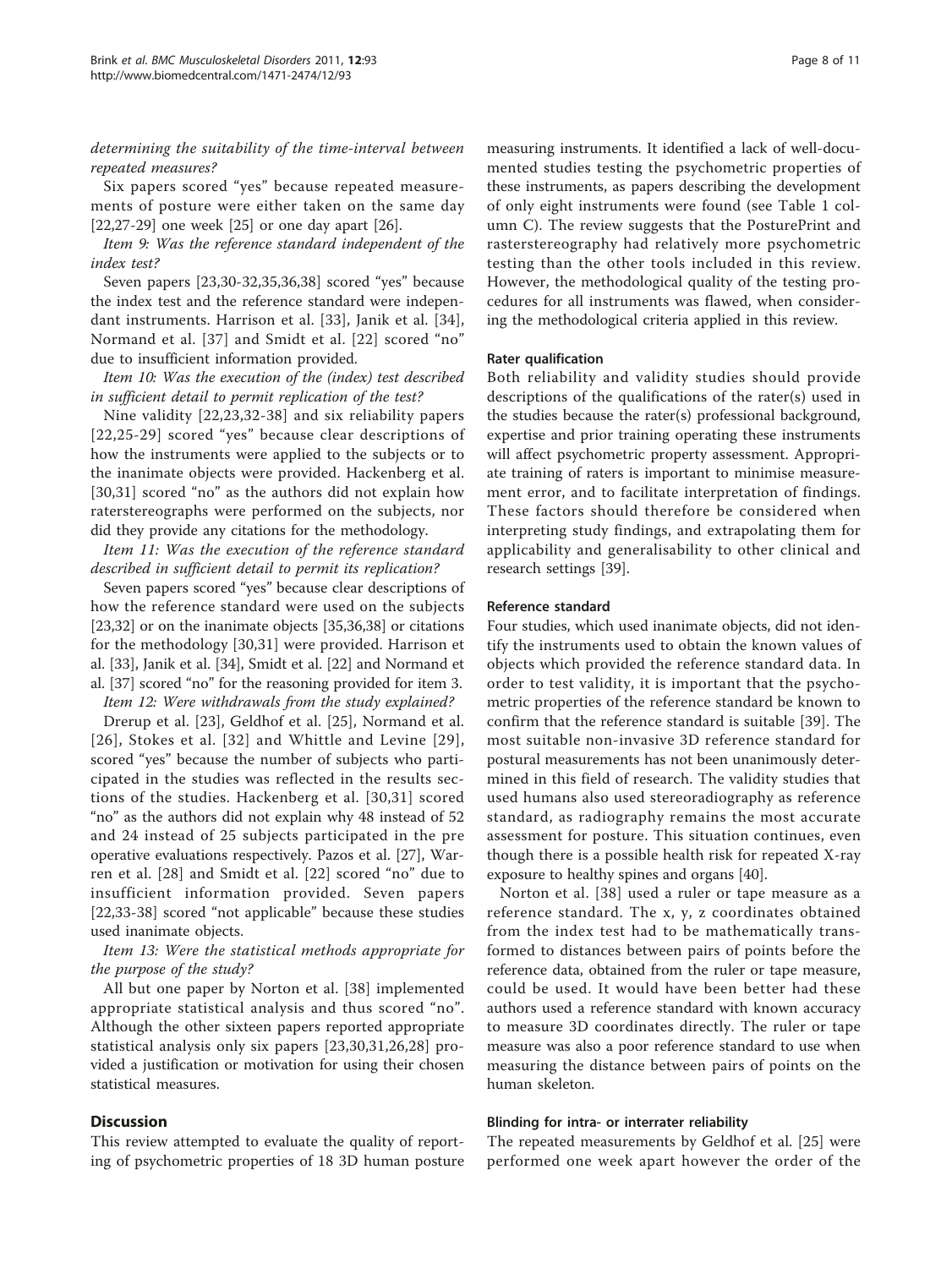<span id="page-8-0"></span>subjects was fixed. Therefore this enhances the possibility for the raters to recall the test outcomes of the previous measurements and potentially incurs increased bias. Warren et al. [[28](#page-9-0)] and Whittle and Levine [[29](#page-9-0)] tested intrarater reliability however the marking of the anatomical landmarks was only undertaken once before repeated measurements were taken, without allowing for removal and replacement of the markers between repeated measurements. Both raters in these studies were not blinded to their previous measurements of the same subjects. Consequently this potentially introduced bias and compromised the quality of the studies and findings.

#### Statistical analysis

Given the complexity of posture measurement and interpretation, no statistical strategy for psychometric property testing is without its disadvantages. Therefore it seems sensible to report the findings of two or more different statistical analysis approaches in order to validate findings [[21](#page-9-0)]. This did not occur in any of the included papers. For example Pearcy et al. [[36\]](#page-9-0) used linear regression analysis to demonstrate that as the magnitude of the one variable increases so does the amount of error however there is no indication of a cut off value (e.g. 95% CI and SD) up to where the 3 Space Isotrak can be expected to accurately measure an angle.

As a variety of statistical measures were reported in this review, another method to improve reporting quality would be for authors to justify why they chose a particular statisical test, relevant to the purpose of testing. This would provide the reader with better insight into the results, and would perhaps guide future authors in choice, and interpretation of more appropriate statisical analysis. For example Norton et al. [[38](#page-9-0)] used multiple analysis to determine whether there is agreement between measures. However Pearson product moment correlation only reports on the correlation between two different measurements and cannot quantify the amount of aggreement or indicate whether there is systematic error. Repeated t-tests are also inappropriate to test systematic differences, as this testing will inflate the type I error and compromise interpretation of significance.

#### Limitations

One limitation to this review comes from our inability to retrieve potentially eligible papers from authors who failed to respond to email inquiries. It could be that there are other relevant instruments which have been adequately evaluated for reliability and validity, however these papers were not available despite using multiple search methods (database, internet and author searches).

#### Conclusions

This review described 18 non-invasive ways of measuring static human 3D sitting or standing spinal posture, and the methodological procedures of testing reliability and validity of a subset of these instruments. The review concludes that further research into the reliability and validity testing of these instruments is required to improve the quality of reliability and validity evidence of posture-measuring instruments. Psychometric property testing should be improved by addressing rater qualification, clearer definitions of the reference standards, applying appropriate methodological procedures to enhance rater blinding and improving the quality of reported statistical analysis. By improving the methodological rigor of reliability and validity testing, it would consequently enhance users' confidence in the psychometric evidence of static human 3D sitting or standing spinal posture in clinical and research settings.

#### Acknowledgements

The authors would like to acknowledge Dr Susan Hillier who assisted with the conceptualizing of the study, Sjan-mari Van Niekerk for assisting with the development of the critical appraisal tool and the Faculty of Health Sciences at Stellenbosch University and the Medical Research Council of South Africa for funding to conduct the study.

#### Author details

<sup>1</sup> Division of Physiotherapy, Department of Interdisciplinary Health Sciences Stellenbosch University, South Africa, PO Box 19063, Tygerberg 7505, South Africa. <sup>2</sup> Division of Health Sciences, University of South Australia, GPO Box 2471, Adelaide, SA, 5000, Australia.

#### Authors' contributions

YB and QL contributed to the conception and design of the study, YB acquired and analyzed the data and all authors YB, QL and KGS contributed to the interpretation of data, the drafting and critically appraising of the content of the manuscript. All authors read and approved the final manuscript.

#### Competing interests

The authors declare that they have no competing interests.

Received: 14 October 2010 Accepted: 13 May 2011 Published: 13 May 2011

#### References

- 1. Bullock-Saxton J: Postural alignment in standing: A repeatability study. Aust Physiother 1993, 39:25-29.
- Sheeran L, Sparkes V, Busse M, Van Deursen R: [Preliminary study: reliability](http://www.ncbi.nlm.nih.gov/pubmed/20013001?dopt=Abstract) [of the spinal wheel. A novel device to measure spinal postures applied](http://www.ncbi.nlm.nih.gov/pubmed/20013001?dopt=Abstract) [to sitting and standing.](http://www.ncbi.nlm.nih.gov/pubmed/20013001?dopt=Abstract) Eur Spine J 2010, 19:995-1003.
- 3. Ariens GAM, Bongers PM, Douwes M, Miedema MC, Hoogendoorn WB, Van der Wal G, Bouter LM, Van Mechelen W: [Are neck flexion, neck rotation,](http://www.ncbi.nlm.nih.gov/pubmed/11171934?dopt=Abstract) [and sitting at work risk factors for neck pain? Results of a prospective](http://www.ncbi.nlm.nih.gov/pubmed/11171934?dopt=Abstract) [cohort study.](http://www.ncbi.nlm.nih.gov/pubmed/11171934?dopt=Abstract) Occup Environ Med 2001, 58:200-207.
- 4. Auvinen BM, Tammelin T, Taimela S, Zitting P, Karppinen J: [Neck and](http://www.ncbi.nlm.nih.gov/pubmed/17450080?dopt=Abstract) [shoulder pains in relation to physical activity and sedentary activities in](http://www.ncbi.nlm.nih.gov/pubmed/17450080?dopt=Abstract) [adolescence.](http://www.ncbi.nlm.nih.gov/pubmed/17450080?dopt=Abstract) Spine 2007, 32:1038-1044.
- Niemi SM, Levoska S, Kemila J, Rekola K, Keinanen-Kiukaanniemi SM: Neck and shoulder symptoms and leisure time activities in high school students. J of Orthop Sports and Phys Ther 1996, 24:25-29.
- 6. Prins Y, Crous LC, Louw QA: A systematic review of posture and psychosocial factors as contributors to upper quadrant musculoskeletal pain in children and adolescents. Physio Theory and Prac 2008, 24:221-242.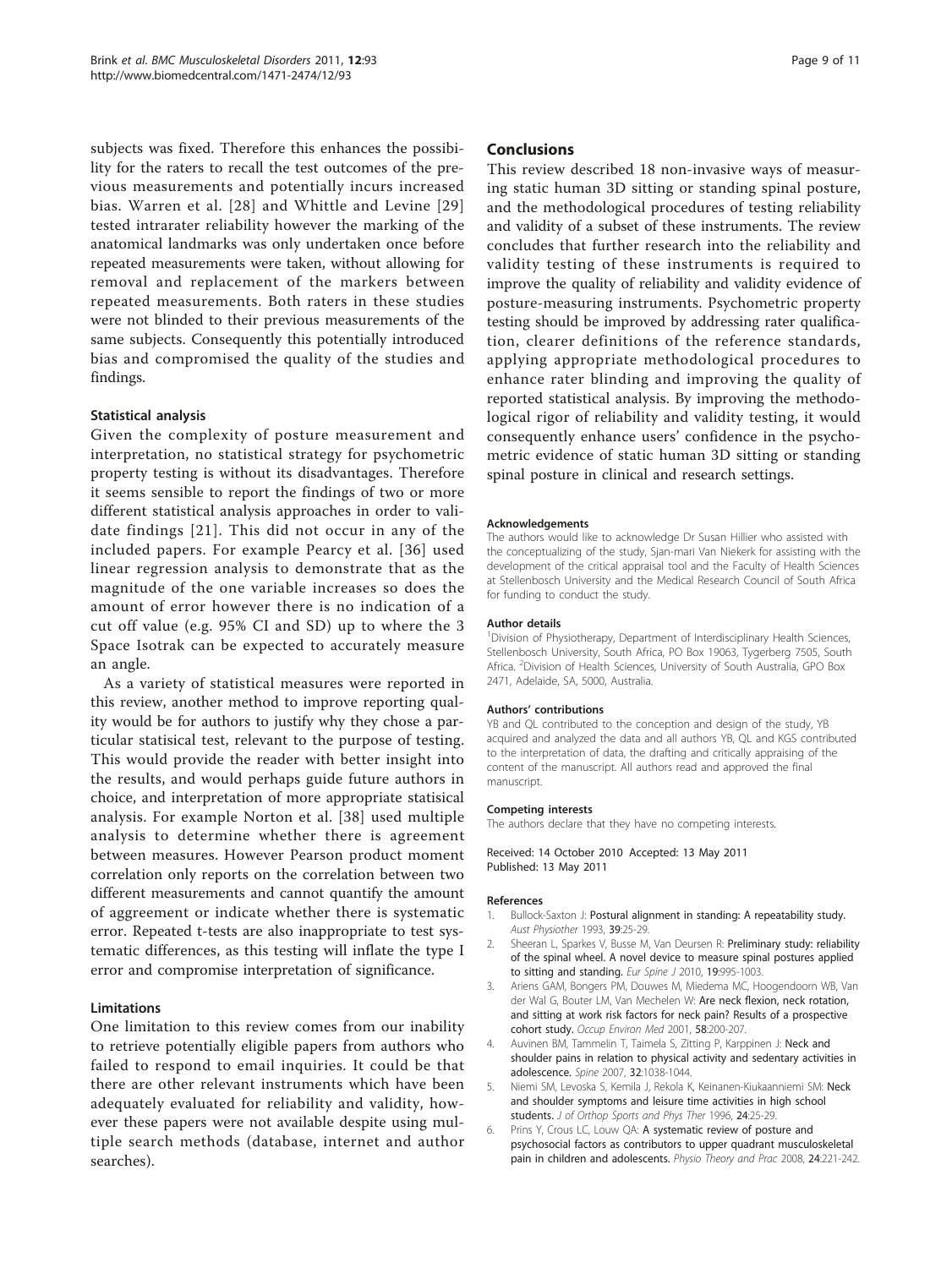- <span id="page-9-0"></span>7. Ramos EMA, James CA, Bear-Lehman J: Children'[s computer usage: Are](http://www.ncbi.nlm.nih.gov/pubmed/16131744?dopt=Abstract) [they at risk of developing repetitive strain injury?](http://www.ncbi.nlm.nih.gov/pubmed/16131744?dopt=Abstract) Work 2005, 25:143-154.
- Saarni L, Nygard C, Rimpela A, Nummi T, Kaukiainen A: The working postures among schoolchildren - A controlled intervention study on the effects of newly designed workstations. J of School Health 2007, 77:240-247.
- Szeto GPY, Straker L, O'Sullivan PB: [A comparison of symptomatic and](http://www.ncbi.nlm.nih.gov/pubmed/15996890?dopt=Abstract) [asymptomatic office workers performing monotonous keyboard work-2:](http://www.ncbi.nlm.nih.gov/pubmed/15996890?dopt=Abstract) [Neck and shoulder kinematics.](http://www.ncbi.nlm.nih.gov/pubmed/15996890?dopt=Abstract) Man Ther 2005, 10:281-291.
- 10. Barrero M, Hedge A: [Computer environment for children: A review of](http://www.ncbi.nlm.nih.gov/pubmed/12441563?dopt=Abstract) [design issues.](http://www.ncbi.nlm.nih.gov/pubmed/12441563?dopt=Abstract) Work 2002, 18:227-237.
- 11. Li G, Buckle P: Current techniques for assessing physical exposure to work-related musculoskeletal risks, with emphasis on posture-based methods. Ergon 1999, 42:674-695.
- 12. Hay O, Hershkovitz I, Rivlin E: Spine curve modelling for quantitative analysis of spinal curvature. 31st Ann Int Conf of the IEEE EMBS Minneapolis, Minnesota, USA; 2009, 6356-6359.
- 13. Vieira ER, Kumar S: [Working postures: A literature review.](http://www.ncbi.nlm.nih.gov/pubmed/15074366?dopt=Abstract) J Occup Rehabil 2004, 14:143-159.
- 14. Vrtovec T, Pernus F, Likar B: [A review of methods for quantitative](http://www.ncbi.nlm.nih.gov/pubmed/19247697?dopt=Abstract) [evaluation of spinal posture.](http://www.ncbi.nlm.nih.gov/pubmed/19247697?dopt=Abstract) Eur Spine J 2009, 18:593-607
- 15. White SA, Van den Broek NR: [Methods for assessing reliability and validity](http://www.ncbi.nlm.nih.gov/pubmed/15122740?dopt=Abstract) [for a measurement tool: a case study and critique using WHO](http://www.ncbi.nlm.nih.gov/pubmed/15122740?dopt=Abstract) [haemoglobin colour scale.](http://www.ncbi.nlm.nih.gov/pubmed/15122740?dopt=Abstract) Stat Med 2004, 23:1603-1619.
- 16. Karanicolas PJ, Bhandari M, Kreder H, Moroni A, Richardson M, Walter SD, Norman GR, Guyatt GH: [Evaluating agreement: conducting a reliability](http://www.ncbi.nlm.nih.gov/pubmed/19411507?dopt=Abstract) [study.](http://www.ncbi.nlm.nih.gov/pubmed/19411507?dopt=Abstract) J Bone Joint Surg 2009, 91:99-106.
- 17. Portney LG, Watkins MP: Foundations of clinical research: applications to practice. New Jersy: Pearson Education;, 3 2009.
- 18. Brink H: Fundamentals of research methodology for health care professionals. Cape Town: Juta;, 2 2006.
- 19. Bannigan K, Watson R: Reliability and validity in a nutshell. J Clin Nursing 2009, 18:3237-3243.
- 20. Whiting P, Rutjes AWS, Reitsma JB, Bossuyt PMM, Kleijnen J: [The](http://www.ncbi.nlm.nih.gov/pubmed/14606960?dopt=Abstract) [development of QUADAS: a tool for quality assessment of studies of](http://www.ncbi.nlm.nih.gov/pubmed/14606960?dopt=Abstract) [diagnostic accuracy included in systematic reviews.](http://www.ncbi.nlm.nih.gov/pubmed/14606960?dopt=Abstract) BMC Med Res Methodol 2003, 3:25-37.
- 21. Lucas NP, Macaskill P, Irwig L, Bogduk N: [The development of a quality](http://www.ncbi.nlm.nih.gov/pubmed/20056381?dopt=Abstract) [tool for studies of diagnostic reliability \(QAREL\).](http://www.ncbi.nlm.nih.gov/pubmed/20056381?dopt=Abstract) J Clin Epidemiol 2010, 63:854-861.
- 22. Smidt GL, McQuade KJ, Wei S: Evaluation of the Metrecom and its use in quantifying skeletal landmark locations. J Orthop Sports and Phys Ther 1992, 16:182-188.
- 23. Drerup B, Hierholzer E: Assessment of scoliotic deformity from back shape asymmetry using an improved mathematical model. Clin Biomech 1996, 11:376-383.
- 24. Drerup B, Hierholzer E: Back shape measurement using video rasterstereography and three-dimensional reconstruction of spinal shape. Clin Biomech 1994, 9:28-36.
- 25. Geldhof E, Cardon G, De Bourdeaudhuij I, Daneels L, Coorevits P, Vanderstraeten G, De Clerq D: [Effects of back posture education on](http://www.ncbi.nlm.nih.gov/pubmed/16944227?dopt=Abstract) [elementary schoolchildren](http://www.ncbi.nlm.nih.gov/pubmed/16944227?dopt=Abstract)'s back function. Eur Spine J 2007, 16:829-839.
- 26. Normand MC, Descarreaux M, Harrison DD, Harrison DE, Perron DL, Ferrantelli JR, Janik TJ: [Three dimensional evaluation of posture in](http://www.ncbi.nlm.nih.gov/pubmed/21541885?dopt=Abstract) [standing with the PosturePrint: an intra- and inter-examiner reliability](http://www.ncbi.nlm.nih.gov/pubmed/21541885?dopt=Abstract) [study.](http://www.ncbi.nlm.nih.gov/pubmed/21541885?dopt=Abstract) Chiropractic & Osteopathy 2007, 15:15-25.
- 27. Pazos V, Cheriet F, Dansereau J, Ronsky J, Zernicke RF, Labelle H: [Reliability](http://www.ncbi.nlm.nih.gov/pubmed/17701228?dopt=Abstract) [of trunk shape measurements based on 3-D surface reconstructions.](http://www.ncbi.nlm.nih.gov/pubmed/17701228?dopt=Abstract) Eur Spine 1 2007, **16**:1882-1891.
- 28. Warren JG, Bettany-Saltikov J, Van Schaik P, Papastefanou S: Evidencebased postural assessment for use in therapy and rehabilitation. Int J of Ther and Rehabil 2005, 12:527-532.
- 29. Whittle MW, Levine D: Measurement of lumbar lordosis as a component of clinical gait analysis. Gait and Posture 1997, 5:101-107.
- 30. Hackenberg L, Hierholzer E, Potzl W, Gotze C, Liljenqvist U: Rasterstereographic back shape analysis in idiopathic scoliosis after anterior correction and fusion. Clin Biomech 2003a, 18:1-8.
- 31. Hackenberg L, Hierholzer E, Potzl W, Gotze C, Liljenqvist U: Rasterstereographic back shape analysis in idiopathic scoliosis after posterior correction and fusion. Clin Biomech 2003b, 18:883-889.
- 32. Stokes JAF, Armstrong JG, Moreland MS: [Spinal deformity and back](http://www.ncbi.nlm.nih.gov/pubmed/3334733?dopt=Abstract) [surface asymmetry in idiopathic scoliosis.](http://www.ncbi.nlm.nih.gov/pubmed/3334733?dopt=Abstract) J Orthop Res 1988, 6:129-137.
- 33. Harrison DE, Janik TJ, Calliet R, Harrison DD, Normand MC, Perron , Ferrantelli JR: [Validation of a computer analysis to determine 3-D](http://www.ncbi.nlm.nih.gov/pubmed/16547756?dopt=Abstract) [rotations and translations of the ric cage in upright posture from three](http://www.ncbi.nlm.nih.gov/pubmed/16547756?dopt=Abstract) [3-D digital images.](http://www.ncbi.nlm.nih.gov/pubmed/16547756?dopt=Abstract) Eur Spine J 2007, 16:213-218.
- 34. Janik TJ, Harrison DE, Calliet R, Harrison DD, Normand MC, Perron DL: Validity of a computer postural analysis to estimate 3-Dimensional rotations and translations of the head from three 2-Dimensional digital images. J Manipul and Physiol Ther 2007, 30:124-129.
- 35. Pazos V, Cheriet F, Song L, Labelle H, Dansereau J: [Accuracy assessment of](http://www.ncbi.nlm.nih.gov/pubmed/21567439?dopt=Abstract) [human trunk surface 3D reconstructions from an optical digitising](http://www.ncbi.nlm.nih.gov/pubmed/21567439?dopt=Abstract) [system.](http://www.ncbi.nlm.nih.gov/pubmed/21567439?dopt=Abstract) Med & Biol Eng & Comp 2005, 43:11-15.
- Pearcy MJ, Hindle RJ: New method for the non-invasive threedimensional measurement of human back movement. Clin Biomech 1989, 4:73-79.
- 37. Normand MC, Harrison DE, Calliet R, Black P, Harrison DD, Holland B: Reliability and measurement error of the Biotonix Video Posture Evaluation system - Part I: Inanimate objects. J of Manipul and Physiol Ther 2002, 25:246-250.
- 38. Norton BJ, Ellison JB: [Reliability and concurrent validity of the Metrecom](http://www.ncbi.nlm.nih.gov/pubmed/8456145?dopt=Abstract) [for length measurements on inanimate objects.](http://www.ncbi.nlm.nih.gov/pubmed/8456145?dopt=Abstract) Phys Ther 1993, 73:266-274.
- 39. Bossuyt PM, Reitsma JB, Bruns DE, Gatsonis CA, Glasziou PP, Irwig LM, Moher D, Rennie D, De Vet HCW, Lijmer JG: [The STARD Statement for](http://www.ncbi.nlm.nih.gov/pubmed/12507954?dopt=Abstract) [reporting studies of diagnostic accuracy: Explanation and elaboration.](http://www.ncbi.nlm.nih.gov/pubmed/12507954?dopt=Abstract) Clin Chem 2003, 49:7-18.
- 40. Wagner M, Bowing B, Deimling M, Rascher W, Rupprecht T: [Low field](http://www.ncbi.nlm.nih.gov/pubmed/11595369?dopt=Abstract) [thoracic MRI - a fast and radiation free routine imaging modality in](http://www.ncbi.nlm.nih.gov/pubmed/11595369?dopt=Abstract) [children.](http://www.ncbi.nlm.nih.gov/pubmed/11595369?dopt=Abstract) Magnetic Resonance Imaging 2001, 19:975-983.
- 41. D'Osualdo F, Schierano S, Soldano M, Isola M: [New tridimensional](http://www.ncbi.nlm.nih.gov/pubmed/9151198?dopt=Abstract) [approach to the evaluation of the spine through surface measurement:](http://www.ncbi.nlm.nih.gov/pubmed/9151198?dopt=Abstract) [the BACES system.](http://www.ncbi.nlm.nih.gov/pubmed/9151198?dopt=Abstract) J Med Eng & Technol 2002, 26:95-105.
- 42. Negrini S, Negrini A: [Postural effects of symmetrical and asymmetrical](http://www.ncbi.nlm.nih.gov/pubmed/17620121?dopt=Abstract) [loads on the spines of schoolchildren.](http://www.ncbi.nlm.nih.gov/pubmed/17620121?dopt=Abstract) Scoliosis 2007, 2:8-14.
- 43. Claus AP, Hides JA, Moseley GL, Hodges P: Is 'ideal' [sitting posture real?:](http://www.ncbi.nlm.nih.gov/pubmed/18793867?dopt=Abstract) [Measurement of spinal curves in four sitting postures.](http://www.ncbi.nlm.nih.gov/pubmed/18793867?dopt=Abstract) Man Ther 2009, 14:404-408.
- 44. Lissoni A, Caimmi M, Rossini M, Terenghi L: Three-dimensional analysis of the sitting posture. Europa Medicophysica 2001, 37:101-109.
- 45. Naslund A, Jesinkey K, Sundelin G, von Wendt L, Hirschfeld H: Effects of dynamic ankle-foot orthoses on standing in children with severe spastic diplegia. Int J Ther and Rehabil 2005, 12:200-207.
- 46. Jang R, Karwowski W, Quesadas PM, Rodrick D, Sherehiy B, Cronin SN, Layer JK: [Biomechanical evaluation of nursing tasks in a hospital setting.](http://www.ncbi.nlm.nih.gov/pubmed/17972205?dopt=Abstract) Ergonomics 2007, 50:1835-1855.
- 47. Morl F, Blickhan R: Three-dimensional relation of skin markers to lumbar vertebrae of healthy subjects in different postures measured by open MRI. Eur Spine 2006, 15:742-751.
- 48. Cargill SC, Pearcy M, Darrell Barry M: [Three-dimensional lumbar spine](http://www.ncbi.nlm.nih.gov/pubmed/17495783?dopt=Abstract) [postures measured by magnetic resonance imaging reconstruction.](http://www.ncbi.nlm.nih.gov/pubmed/17495783?dopt=Abstract) Spine 2007, 32:1242-1248.
- 49. Lafon Y, Smith FW, Beillas P: Combination of a model-deformation method and a positional MRI to quantify the effects of posture on the anatomical structures of the trunk. J of Biomech 2010, 43:1269-1278.
- 50. Franklin ME, Chenier TC, Brauninger L, Cook H, Harris S: Effect of positive heel inclination on posture. J of Orthop Sports and Phys Ther 1995, 21:94-99.
- 51. Black KM, McClure P, Polansky M: [The influence of different sitting](http://www.ncbi.nlm.nih.gov/pubmed/9122765?dopt=Abstract) [positions on cervical and lumbar posture.](http://www.ncbi.nlm.nih.gov/pubmed/9122765?dopt=Abstract) Spine 1996, 21:65-70.
- 52. Gram M, Hasan Z: [The spinal curve in standing and sitting posture in](http://www.ncbi.nlm.nih.gov/pubmed/9926389?dopt=Abstract) [children with idiopathic scoliosis.](http://www.ncbi.nlm.nih.gov/pubmed/9926389?dopt=Abstract) Spine 1999, 24:169-177.
- 53. Duong L, Mac-Thiong J, Labelle H: [Real time non-invasive assessment of](http://www.ncbi.nlm.nih.gov/pubmed/19239713?dopt=Abstract) [external trunk geometry during surgical correction of adolescent](http://www.ncbi.nlm.nih.gov/pubmed/19239713?dopt=Abstract) [idiopathic scoliosis.](http://www.ncbi.nlm.nih.gov/pubmed/19239713?dopt=Abstract) Scoliosis 2009, 4:5-15.
- Rempel D, Barr A, Brafman D, Young E: [The effect of six keyboard designs](http://www.ncbi.nlm.nih.gov/pubmed/16806042?dopt=Abstract) [on wrist and forearm postures.](http://www.ncbi.nlm.nih.gov/pubmed/16806042?dopt=Abstract) Appl Ergon 2007, 38:293-298.
- 55. Straker LM, Maslen B, Burgess-Limerick R, Pollock C: Children have less variable postures and muscle activities when using new electronic information technology compared with old paper-based information technology. J of Electromyography and Kinesiology 2009, 9:e132-e143.